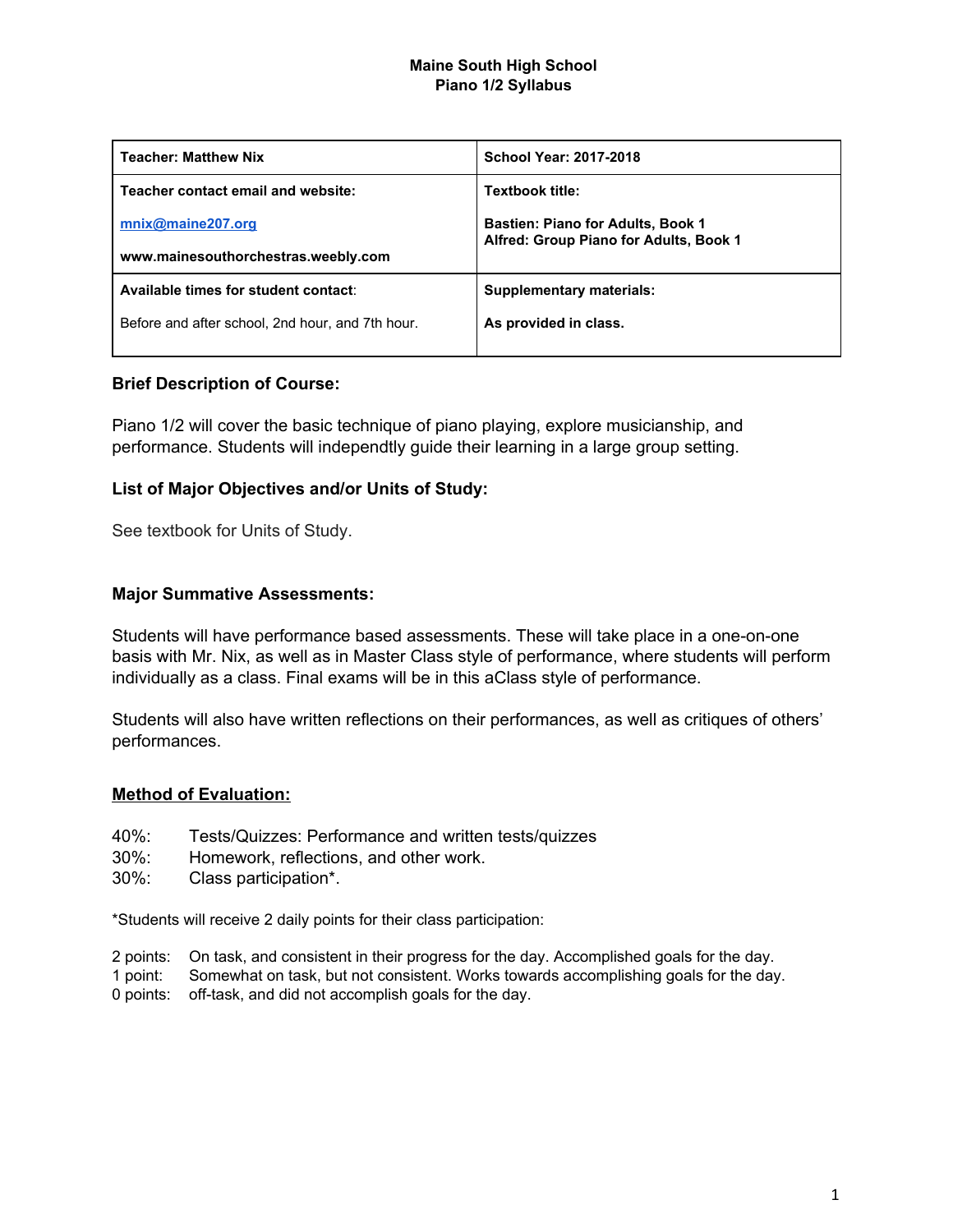#### **District Grading Scale:**

| Code | Range                                |
|------|--------------------------------------|
| A+   | $100 - 97$                           |
| A.   | $96.99 - 93$                         |
| A-   | $92.99 - 90$                         |
| B+   | $89.99 - 87$                         |
| в    | $86.99 - 83$                         |
| в.   | $82.99 - 80$                         |
| C+   | $79.99 - 77$                         |
| c    | $76.99 - 73$                         |
| c.   | $72.99 - 70$                         |
| D+   | $69.99 - 67$                         |
| D    | $66.99 - 63$                         |
| D-   | $62.99 - 60$                         |
| F.   | 59.99 - 40.03                        |
| NY   | Can be completed for additional cred |
| NO.  | Cannot earn additional credit        |
| z    | Cannot earn additional credit        |

### NY ("Not Yet") = 40.02:

A grade of NY represents assignments that are deemed by the teacher to be missing, incomplete, or those eligible for reassessment.

When assignments are assigned a grade of "NY" students are required to complete them within the timeframe outlined by the classroom teacher. If they are not completed in the allotted timeframe the grade will be changed to "NO".

## NO ("No Opportunity for Credit or Reassessment") = 40.01:

A grade of NO represents assignments that are not turned in or are incomplete and are not eligible for reassessment

### $Z = 40.00$ :

A grade of Z is an indicator of behavioral issue that has impacted an assignment (i.e. plagiarism, cheating) that has resulted in the lowest possible grade. Students are required to submit original work as directed by the classroom teacher. Students are not to collaborate on tests or other assignments unless directed to do so by the classroom teacher.

### **Retake/Redo Guidelines:**

Playing Tests and other assignments can be retaken/redone, on a case-by-case basis. The second score will be the recorded score.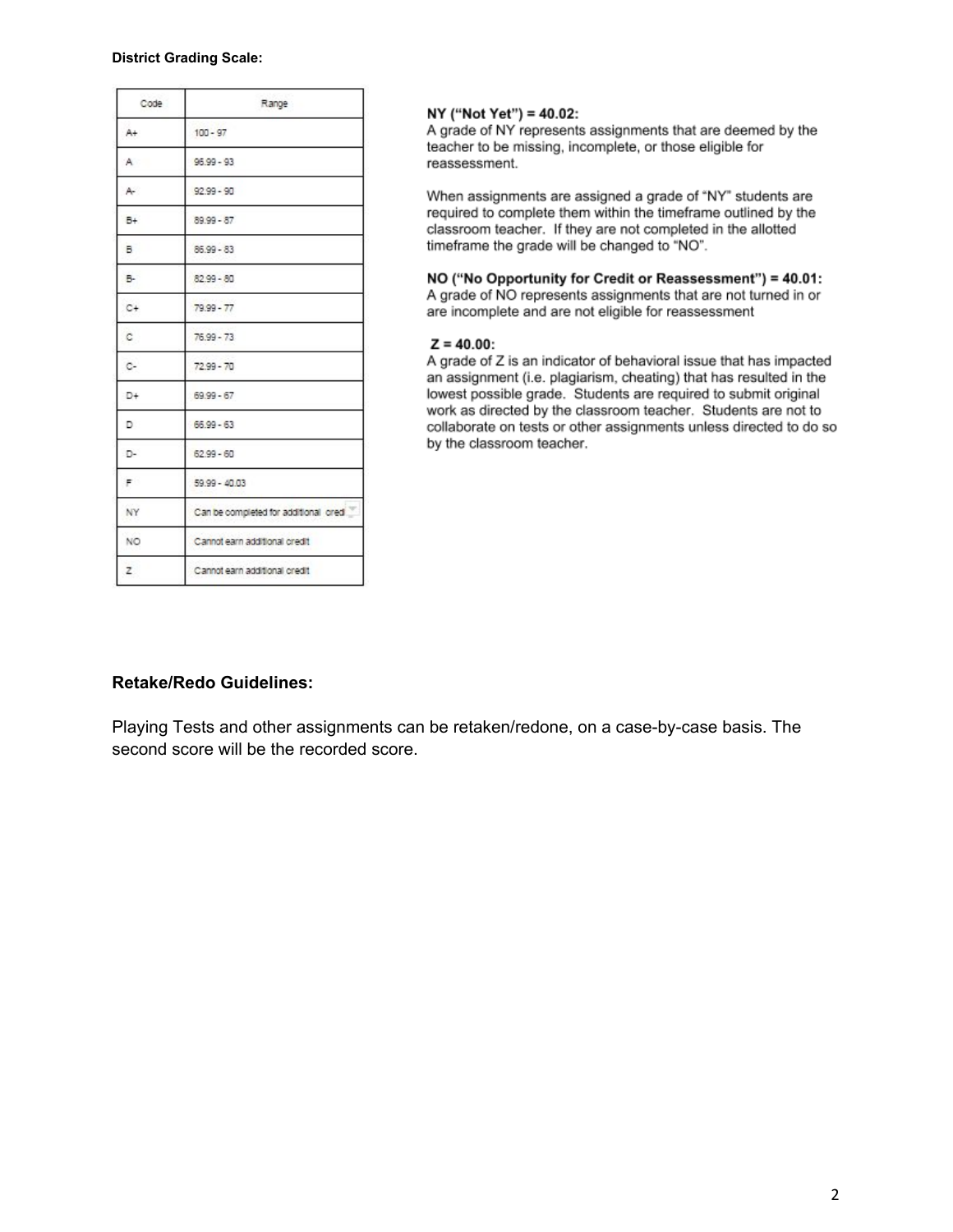## **Classroom Expectations and Class Rules:**

1. Treat your colleagues, belongings, and facilities with respect and care.

2. Come to class prepared to learn: instrument, pencil, music, rosin, shoulder rest, rockstop, and any other materials that you will need.

3. Be on time. When you enter the classroom, you should immediately prepare for class to start. Set down your belongings, get your instrument, and begin tuning and warming up. Greeting your fellow classmates is great, but keep it short and sweet.

4. Restrooms: generally, passing time should be used for restroom needs. If there is an emergency need to use the restroom, quickly and quietly approach Mr. Nix to get the yellow restroom tag.

5. Chamber Music/Sectionals: sometimes, we will split off into small groups for class, and use the Performing Arts Wing facilities and practice rooms. Your behavior in these rooms should be no different than in the large classroom.

6. Questions: we love music related questions in orchestra class! If you have one, you may quietly ask someone near you if they have the answer. You can also raise your hand for Mr. Nix to address your question.

7. We will treat everyone in the classroom with dignity and care. We recognize that that are many different variants of race, ethnicity, sexuality, gender expression, religion, ability, and other characteristics in our classroom, and will accept those variants openly and without discrimination against one another